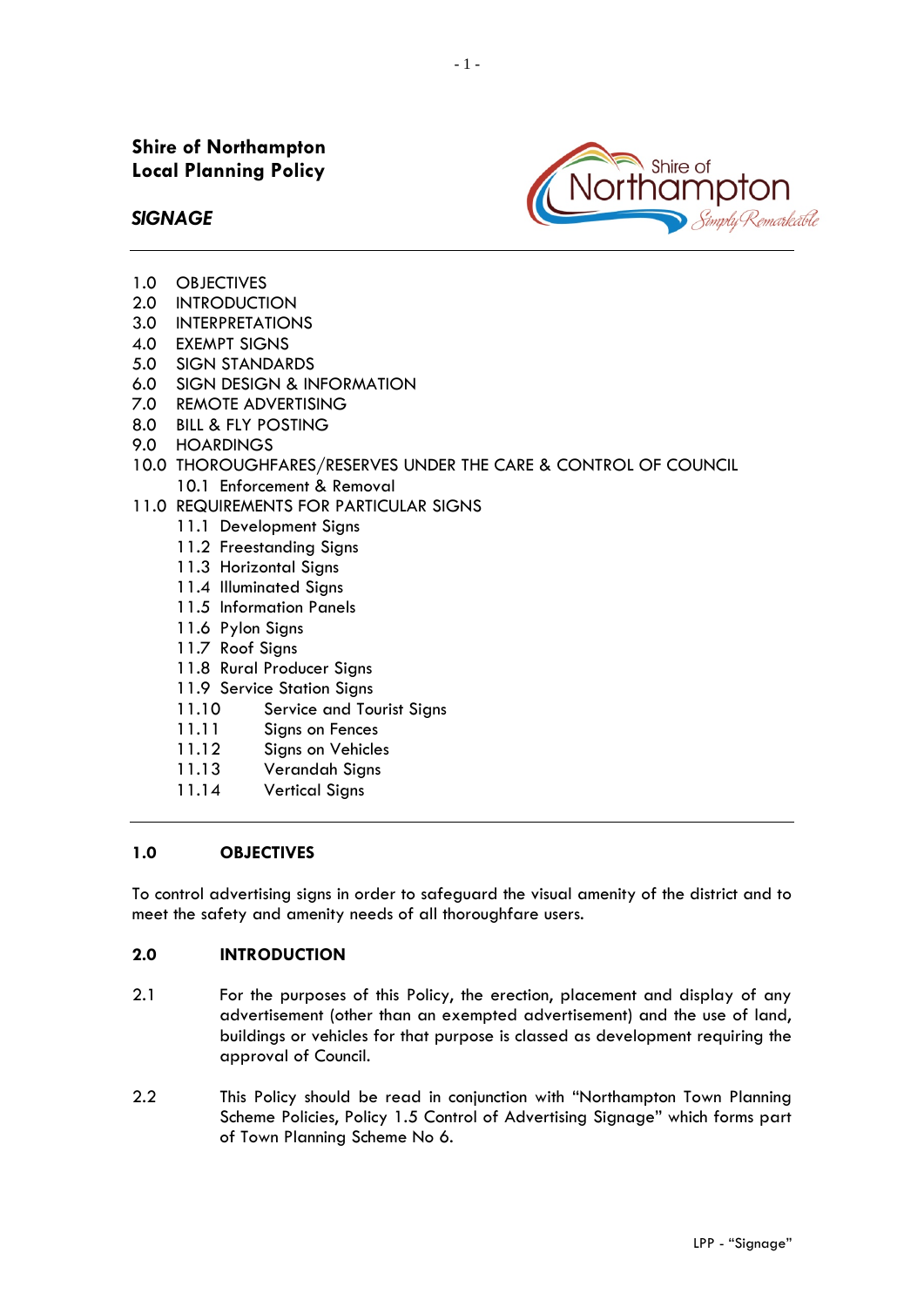# **3.0 INTERPRETATIONS**

In this Policy, unless the context otherwise requires:

| "Act"                     | means the Local Government Act 1995;                                                                     |  |  |
|---------------------------|----------------------------------------------------------------------------------------------------------|--|--|
| "advertisement"           | has the same meaning as "sign";                                                                          |  |  |
| "advertising device"      | means any object on which words or numbers or                                                            |  |  |
|                           | figures are written, printed, affixed, illustrated or                                                    |  |  |
|                           | painted for the purpose of advertising any business,                                                     |  |  |
|                           | function, operation, event or undertaking or any                                                         |  |  |
|                           | product or thing and includes any vehicle or trailer or                                                  |  |  |
|                           | other similar stationery object placed or located so                                                     |  |  |
|                           | as to serve the purpose of advertising any business,                                                     |  |  |
|                           | function, event or undertaking or any product or                                                         |  |  |
|                           | thing;                                                                                                   |  |  |
| "bill"                    | means any material on which words, numbers or                                                            |  |  |
|                           | figures are written, placed, printed, illustrated or                                                     |  |  |
|                           | painted;                                                                                                 |  |  |
| "business"                | includes the conduct of a profession, trade or                                                           |  |  |
|                           | occupation;                                                                                              |  |  |
| "business direction sign" | means a sign erected in a public thoroughfare or                                                         |  |  |
|                           | public place which indicates the nature of the                                                           |  |  |
|                           | business that may be located by following the                                                            |  |  |
|                           | direction indicated by the sign, but does not include                                                    |  |  |
|                           | any such sign erected by the Commissioner of Main                                                        |  |  |
|                           | Roads under regulation 297 of the Road Traffic                                                           |  |  |
| "CEO"                     | Code 2000;<br>means the Chief Executive Officer of the Shire;                                            |  |  |
| "Council"                 | means the Council of the Shire of Northampton;                                                           |  |  |
| "depth"                   | unless otherwise specifically stated, refers to the                                                      |  |  |
|                           | height of a sign, and not a three dimensional                                                            |  |  |
|                           | The word "depth" is used to<br>measurement.                                                              |  |  |
|                           | differentiate between the lateral width of a sign and                                                    |  |  |
|                           | the height of the sign above the ground.                                                                 |  |  |
| "development sign"        | means a sign erected on an area of land which has                                                        |  |  |
|                           | been approved for subdivision into a number of                                                           |  |  |
|                           | smaller lots, advertising the lots for sale but upon                                                     |  |  |
|                           | which no building development has taken place at                                                         |  |  |
|                           | the time of the approval of the sign;                                                                    |  |  |
| "district"                | means the district of the Shire;                                                                         |  |  |
| "electoral sign"          | means a sign containing an advertisement relating to                                                     |  |  |
|                           | an election or to a referendum;                                                                          |  |  |
| "exempt sign'             | means a sign referred to in Section 3 of this Policy;                                                    |  |  |
| "fascia sign"             | means a sign erected or displayed on the fascia of a                                                     |  |  |
|                           | building or the fascia of a verandah;                                                                    |  |  |
| "fly posting"             | means advertising by means of posters placed on                                                          |  |  |
|                           | fences, walls, trees and like structures;                                                                |  |  |
| "freestanding sign"       | means any sign not attached to a structure or                                                            |  |  |
|                           | permanently fixed to the ground or pavement and                                                          |  |  |
|                           | includes "A frame" or "Sandwich Board" signs                                                             |  |  |
|                           | consisting of two sign boards attached to each other                                                     |  |  |
|                           | at the top or elsewhere by hinges or other means;                                                        |  |  |
| "hoarding"                | means a detached or detachable structure other than                                                      |  |  |
|                           | a pylon sign that is erected for the sole purpose of<br>displaying a sign or signs and includes a poster |  |  |
|                           |                                                                                                          |  |  |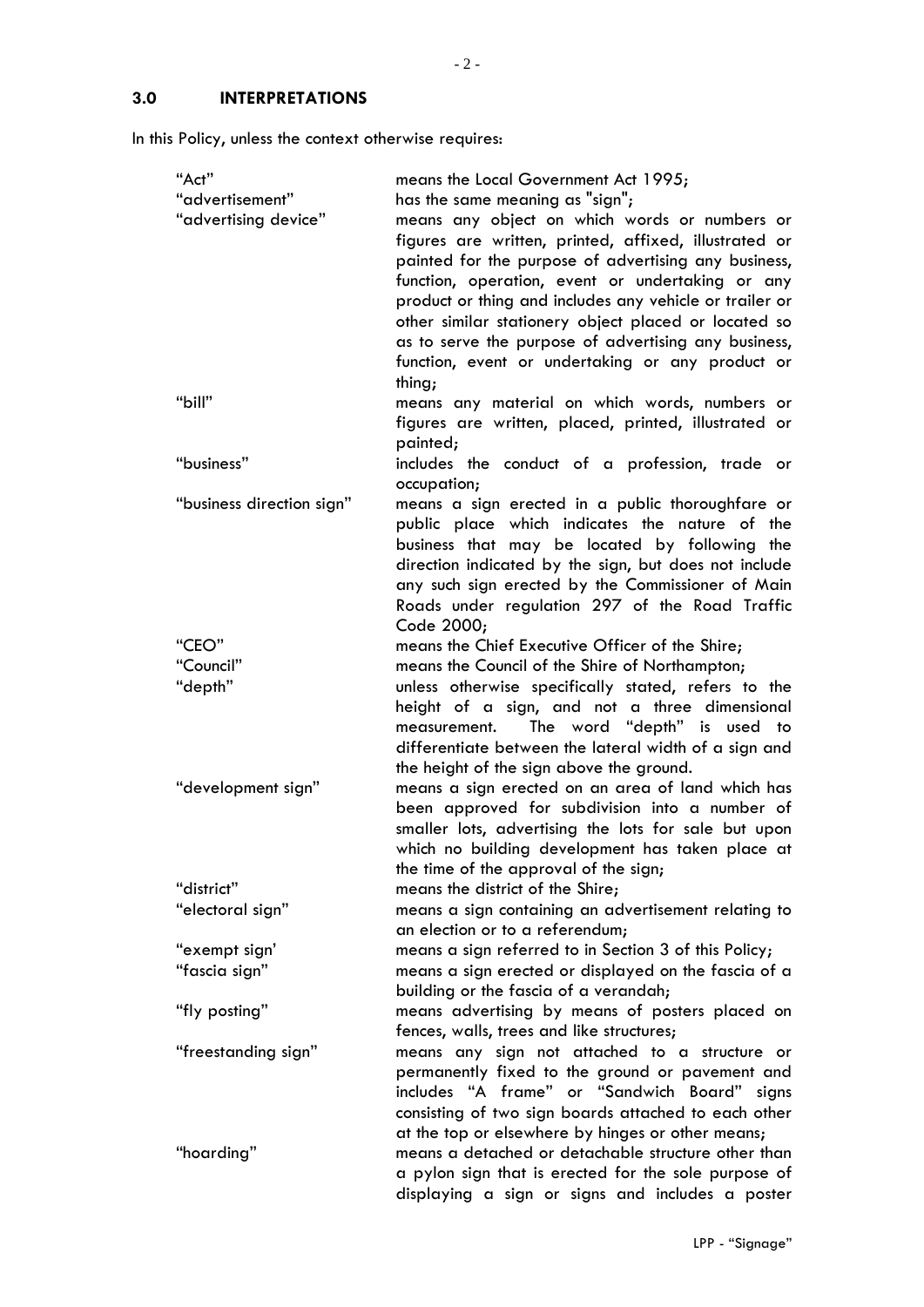|                        | panel or an illuminated panel; but does not include a<br>hoarding within the meaning of Section 377 of the<br>Local Government (Miscellaneous Provisions) Act<br>1960;                                                                                                 |  |
|------------------------|------------------------------------------------------------------------------------------------------------------------------------------------------------------------------------------------------------------------------------------------------------------------|--|
| "horizontal sign"      | means a sign fixed parallel to the wall of a building<br>to which it is attached and with its largest dimension<br>being horizontal;                                                                                                                                   |  |
| "illuminated sign"     | means a sign which can be lighted either from within<br>or without the sign by artificial light provided, or<br>mainly provided for that purpose and which does not                                                                                                    |  |
| "institutional sign"   | emit a flashing light;<br>means a sign erected or placed on any land or<br>building used for or in conjunction with a surgery,<br>clinic, hospital, rest home, home for the aged or other<br>institution or place of a similar nature;                                 |  |
| "planning consent"     | means the approval granted by Shire for the<br>erection or display of a sign pursuant to the Town<br>Planning Scheme;                                                                                                                                                  |  |
| "premises"             | means land and, unless the context otherwise<br>requires, the buildings upon that land;                                                                                                                                                                                |  |
| "public thoroughfare"  | includes a street, road, footpath, carriageway and<br>all other parts of a road reserve;                                                                                                                                                                               |  |
| "pylon sign"           | means a sign supported by one or more piers and<br>not attached to a building and includes a detached<br>sign framework supported by one or more piers to<br>which sign infills may be added;                                                                          |  |
| "reserve"              | includes land vested in, or under the care, control<br>and management of the Shire;                                                                                                                                                                                    |  |
| "roof sign"            | means a sign erected on or above the roof of a<br>building;                                                                                                                                                                                                            |  |
| "rural producer sign"  | means a sign erected on land zoned rural under a<br>Town Planning Scheme indicating the products grown,<br>reared or produced on the property;                                                                                                                         |  |
| "sale sign"            | means a sign displayed on premises advertising the<br>sale, letting or auction of the premises;                                                                                                                                                                        |  |
| "service sign"         | a traffic sign with white letters and/or symbols on a<br>blue background used to: guide travellers to services<br>provided for their personal, automotive and travel<br>needs, or indicate other facilities not normally shown<br>on direction signs or tourist signs. |  |
| "service station sign" | means a sign used solely for the purposes of<br>advertising the price of petrol, diesel, gas or other<br>fuel products sold from the premises.                                                                                                                         |  |
| "Shire"                | means the Shire of Northampton;                                                                                                                                                                                                                                        |  |
| "sign"                 | includes any advertising device or other sign type<br>defined in this Local Law;                                                                                                                                                                                       |  |
| "sign infill"          | means a panel which can be fitted into a pylon sign<br>framework;                                                                                                                                                                                                      |  |
| "Surveyor"             | means the Building Surveyor of the Shire;                                                                                                                                                                                                                              |  |
| "tourist sign"         | a traffic sign with white letters and/or symbols on a<br>brown background used to guide travellers to:<br>natural features and approved heritage sites of<br>tourists;<br>and<br>approved<br>interest<br>tourist<br>to<br>establishments.                              |  |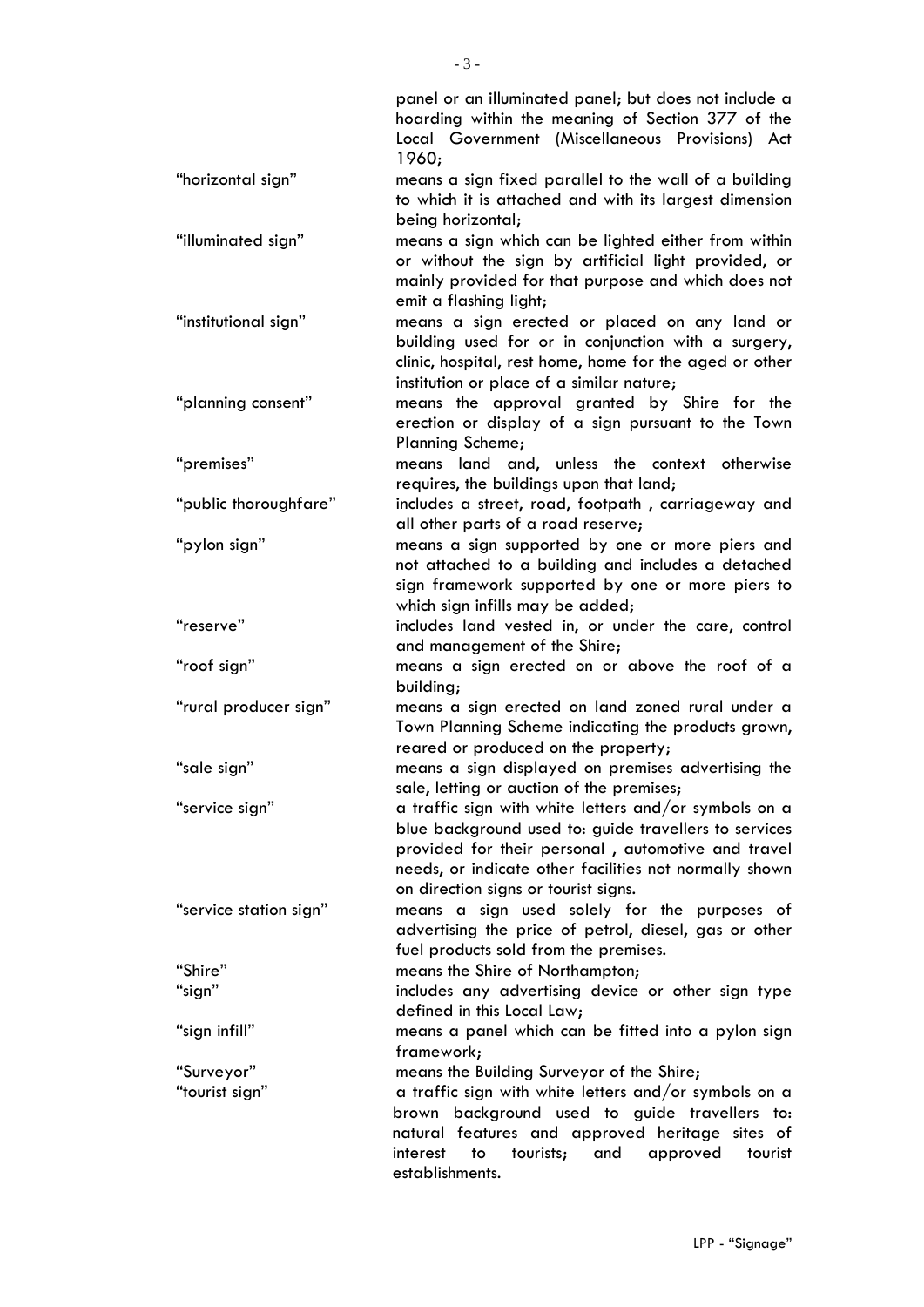| "Town Planning Scheme" | means an existing town planning scheme of the Shire                                 |
|------------------------|-------------------------------------------------------------------------------------|
|                        | made under the Town Planning and Development Act                                    |
|                        | 1928;                                                                               |
| "verandah"             | includes cantilever verandahs and balconies whether                                 |
|                        | over thoroughfares or over private land;                                            |
| "verandah sign"        | includes any sign, above or below a verandah fascia;                                |
| "vertical sign"        | means a sign fixed parallel to the wall of a building                               |
|                        | to which it is attached and with its largest dimension                              |
|                        | being vertical;                                                                     |
| "window sign"          | means any sign fixed to or painted on the glazed<br>area of a window of a building. |

## **4.0 EXEMPT SIGNS**

An exempt sign for the purpose of this Policy is:

- (a) any sign which is classified as exempt under a Town Planning Scheme;
- (b) any sign which is the subject of an existing approval made prior to the date of effect of this Policy;
- (c) any advertisement affixed to or painted on a shop window by the occupier of the shop and relating to the business carried on in the shop;
- (d) any sign within a building;
- (e) any building name sign on residential flats or home units which has a single line of letters not exceeding 300mm in height, fixed to the facade of the building;
- (f) any newspaper poster;
- (g) a rural producer sign;
- (h) 2 freestanding signs (per building or business) provided that the sign is placed or erected only to direct attention to a place, activity or event during the hours of that activity or event.

#### **5.0 SIGN STANDARDS**

Signs or advertising devices (including an exempted sign) erected or displayed shall:

- (a) be securely fixed to any structure which supports it;
- (b) be structurally sound and capable of withstanding any forces to which it would be reasonably subjected to without collapsing, deforming or moving from the position on which it was erected or displayed;
- (c) be constructed and erected to the satisfaction of the Surveyor;
- (d) comply with the regulation 297 of the Road Traffic Code 2000;
- (e) be maintained in good order and clean condition;
- (f) other than a service or tourist direction sign, be directly associated with the approved use of the property on which it is displayed;
- (g) not be erected or displayed in a position:
	- (i) so as to obstruct the passage of or so as to create a hazard for vehicles or pedestrians;
	- (ii) that in the opinion of the Shire adversely affects the local amenity;
	- (iii) so as to significantly obstruct or impeded all or part of a view of a river, the sea or other place or feature which in Council's opinion is of significance to the district.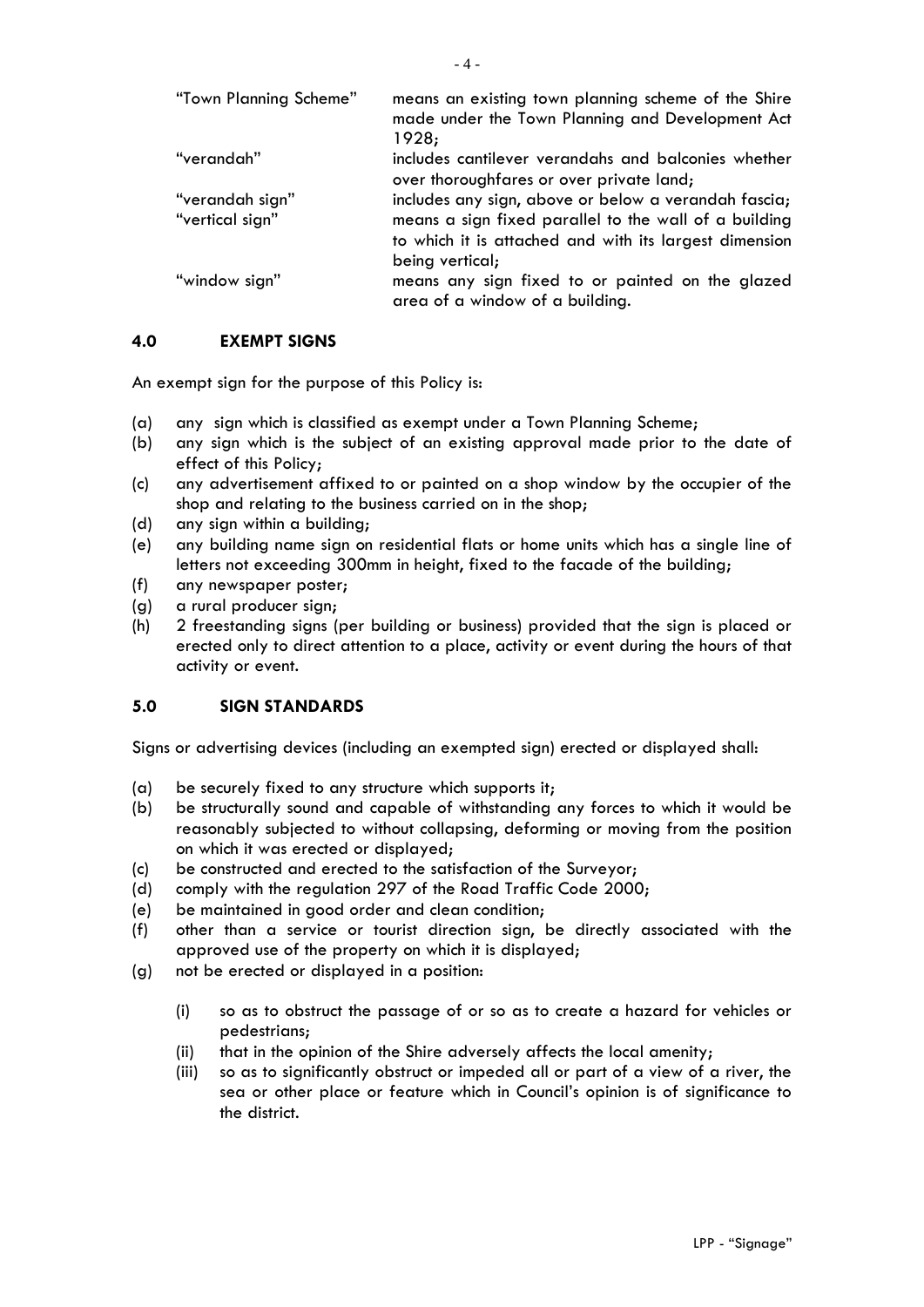#### **6.0 SIGN DESIGN & INFORMATION**

- 6.1 Every sign shall be designed to be compatible with the proposed surroundings, including buildings, landscaping and other signs.
- 6.2 Every sign attached to buildings shall be incorporated into the architectural features of the building in placement, style, proportions, materials and finish and shall be designed, constructed, finished, installed and professionally maintained.
- 6.3 Every sign shall contain the following information only:
	- (a) the name of the occupier;
	- (b) the business carried on in the premises;
	- (c) the occupier's telephone number;
	- (d) a description of the goods sold or offered for sale in the premises to which the sign is affixed or to which it relates;
	- (e) any other matter specifically approved by the Shire.

### **7.0 REMOTE ADVERTISING**

Council will generally not support remote advertising or advance warning signs (other than a service or tourist sign), as this may lead to an undesirable precedent and proliferation of signage to the detriment of the amenity of the Shire.

#### **8.0 BILL & FLY POSTING**

- 8.1 A person shall not post a bill or paint, stencil, place or affix an advertisement on a street or on a building, structure, fence, wall, sign, post, blind or awning with the exception of an advertisement affixed to, or painted on a shop window by the occupier of the shop and relating to the business carried on in the shop; or any sign within a building.
- 8.2 No person shall fly post at any place or location within the Shire.

#### **9.0 HOARDINGS**

No person shall erect or display a hoarding at any place or location within the district.

#### **10.0 THOROUGHFARES/RESERVES UNDER THE CARE & CONTROL OF COUNCIL**

- 10.1 Unless otherwise permitted in this Policy, no advertising sign or hoarding shall be permitted on thoroughfares/reserves under the care and control of the Council, unless approval is granted from the Shire.
- 10.2 Notwithstanding Clause 10.1 above an advertising sign shall not, without the written approval of the Council, be erected or displayed:
	- (a) on or adjacent to a footpath which results in the pedestrian access being less than 2m in width;
	- (b) over any footpath where the resulting vertical clearance between the sign and the footpath is less than 2.5m;
	- (c) on or within 3m of a carriageway;
	- (d) upon a dividing strip or traffic island;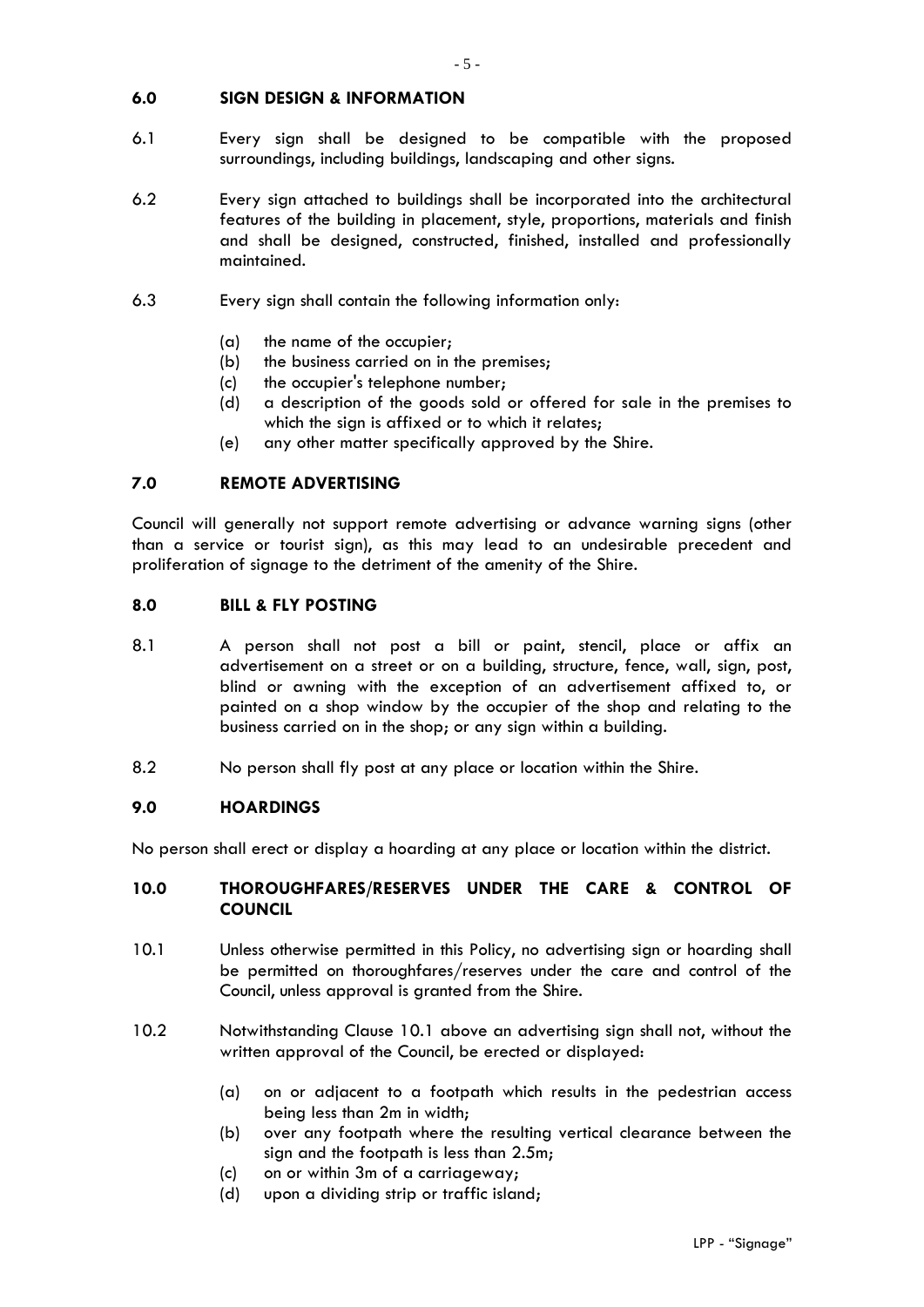- (e) so as to obstruct the passage, line of sight or create a hazard for vehicles or pedestrians;
- (f) on any landscaping feature on a thoroughfare/reserve, including street tree or furniture;
- (g) so as to significantly obstruct or impeded all or part of a view of a river, the sea or other place or feature which in Council's opinion is of significance to the district; or
- (h) in any other place that, in the opinion of the Shire, adversely affects the local amenity.
- 10.3 Where approval is given for the erection or display of a sign on thoroughfares/reserves under the care and control of the Council, the owner of the device shall, prior to the erection or display of a sign, complete and return to Council an undertaking that shall require the owner of the device:
	- (a) to indemnify and keep indemnified the Shire, its servants and agents against any claim or proceeding (and any cost and expenses incurred as a result) that may be made or brought by any person or corporation against the Shire, its servants and agents arising out of the erection, existence or operation of the advertisement; or any negligence of the Shire, its servants and agents in granting approval to erect or display the advertisement or in setting or failing to set conditions or giving or failing to give directions for the erection, existence or display of the advertisement.
	- (b) in respect of that device, effect and maintain a public liability insurance policy with a reputable insurer. The policy must include a Cross Liabilities Clause, and be in the joint names of the sign owner and the Shire. The sum insured for any single event shall be \$1M.
	- (c) to obtain approval from Main Roads WA where relevant.

## **10.1 Enforcement & Removal**

- 10.1.1 Signs placed without Council approval on land under the control of Council are to be removed as soon as practicable. The removal of signs is intended to reduce visual impact caused by a proliferation of signs and reduces the danger of injury and potential liability.
- 10.1.2 Council authorises the CEO to take action in accordance with this Policy to remove signs that are found to be placed without Council approval. This action is to be taken as early as practicable. Sign control is to be coordinated through the CEO.
- 10.1.3 Council expects that Councillors and staff will participate in a watching brief so that unlawfully placed signs are reported to the CEO.
- 10.1.4 **There is no presumption that any existing sign has an approval.** All signs on Council controlled land will be treated according to this Policy unless the owner of the sign is able to demonstrate that Council has previously issued approval for that sign.
- 10.1.5 When a sign is easily moveable and the sign is in close proximity to the property of the business or person responsible for the sign, the following action is to be taken: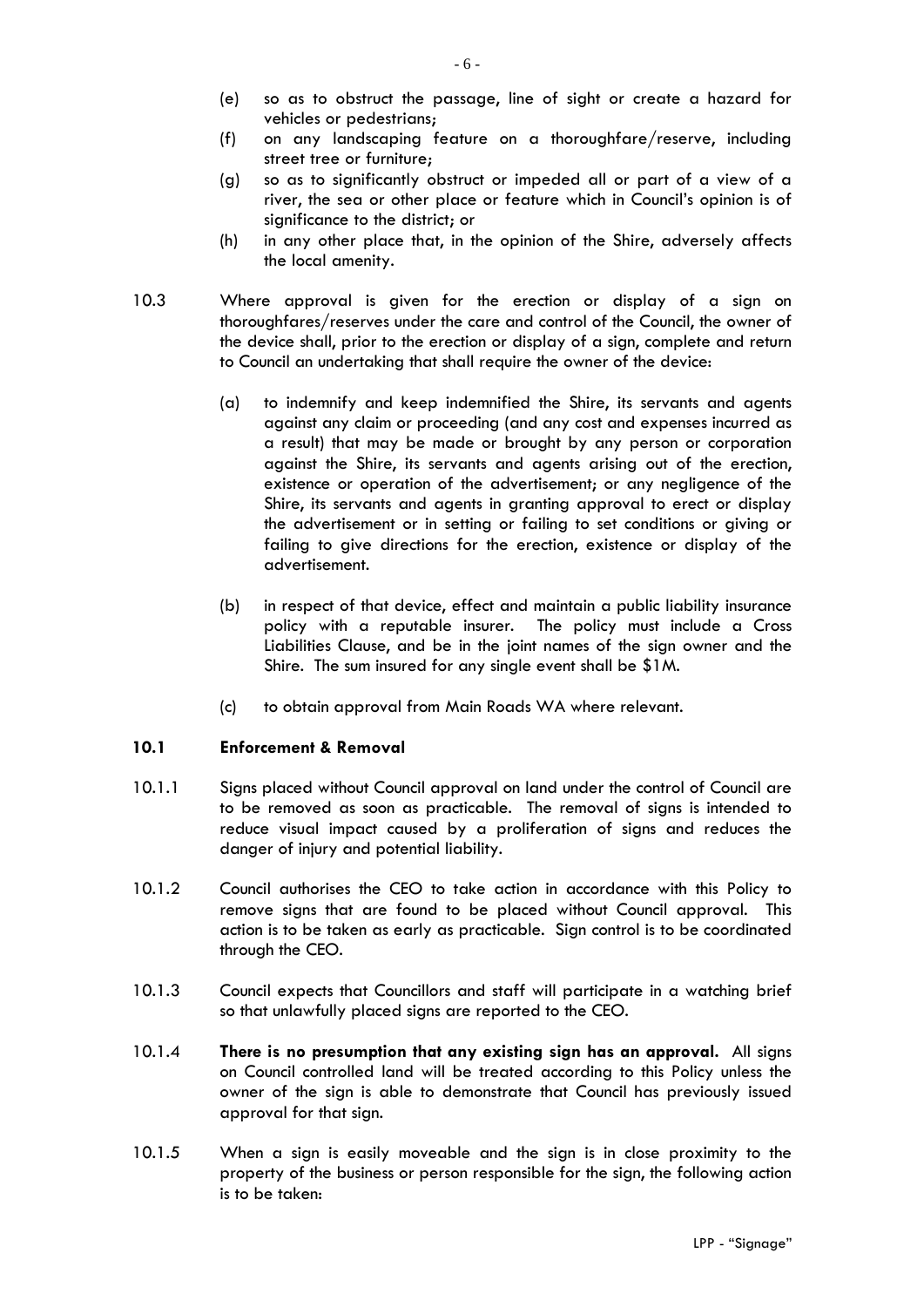- (a) The sign is to be moved within the boundary of that property and the business or person notified verbally (if possible) and in writing that the sign has been moved.
- (b) A record is to be kept of signs that are moved and of notifications given to businesses or persons. The record is to be coordinated by the Shire's Planning Department.
- 10.1.6 When a moveable sign is not in close proximity to the associated property, the person responsible cannot be easily identified, or a sign that has been previously moved is again unlawfully displayed, the following action is to be taken:
	- (a) The sign is to be removed and impounded at the Shire of Northampton Depots.
	- (b) The person responsible for its placement may retrieve the sign after an impoundment fee of \$50 is paid at Council's Cashier and the receipt presented at the Depot office.
- 10.1.7 If a sign is not easily moved, the following steps are to be taken:
	- (a) The business or person responsible for the sign is to be given notification in writing that the sign is to be removed within 14 days.
	- (b) A record is to be kept that notification has been issued to the business or person responsible.
	- (c) An inspection is to be carried out at the expiration of the specified time.
	- (d) If the sign has not been removed, Council officers are to arrange removal and impoundment of the sign (a truck and small crew may be required for some fixed signs).
	- (e) The person responsible for its placement may retrieve the sign after an impoundment fee has been paid at Council's Cashier and the receipt presented at the Depot together with a written undertaking that they will not again unlawfully display the sign. The impoundment fee is a minimum of \$100 with total fee set by the Chief Executive Officer based on Council's normal rates for plant and labour.
- 10.1.8 If a sign has not been collected from Council's Depot within 2 months of impoundment, the CEO may arrange disposal of the sign in such manner as he thinks fit, including sale of materials in the sign to offset Council's costs.

## **11.0 REQUIREMENTS FOR PARTICULAR SIGNS**

#### **11.1 Development Signs**

A development sign shall be removed from the site within 2 years from the date of the approval or when 80% of the lots in the subdivision have been sold, whichever is the sooner.

## **11.2 Freestanding Signs**

- 11.2.1 Freestanding signs shall:
	- (a) not exceed 1m in height;
	- (b) not exceed an area of 1m² on any side;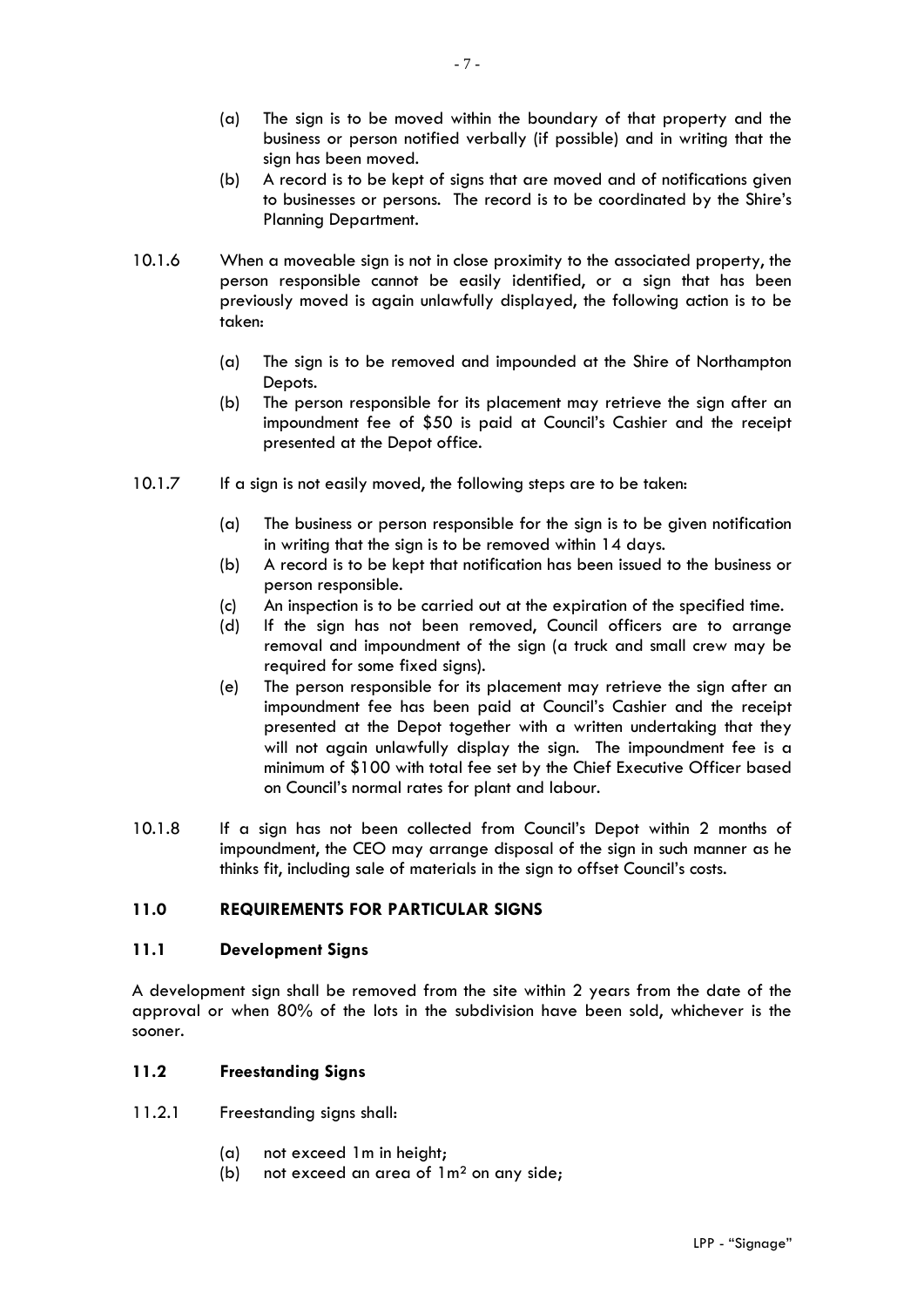- (c) not be erected in any position other than immediately adjacent to the building or the business to which the sign relates; and
- (d) be removed each day at the close of the business to which it relates and not be erected again until the business next opens for trading.
- 11.2.2 No more than 2 portable signs shall be erected in relation to the one building or business with only 1 portable sign to be located other than within the lot boundary.

## **11.3 Horizontal Signs**

A horizontal sign shall:

- (a) be fixed parallel to the wall of the building to which it is attached;
- (b) not project more than 150mm from the wall to which it is attached;
- (c) conform to the following table:

| Minimum distance of sign above street | Maximum depth of sign |
|---------------------------------------|-----------------------|
| Less than 7.5m                        | 600mm                 |
| 7.5m to 9m                            | 750mm                 |
| $9m$ to $12m$                         | 1,000mm               |

#### **11.4 Illuminated Signs**

Every illuminated sign shall:

- (a) have any boxing or casing in which it is enclosed constructed of incombustible material;
- (b) where comprising glass (other than fluorescent tubing) have the glass so protected as to prevent its falling into a public place in the event of breakage;
- (c) have its electrical installation constructed and maintained to the satisfaction of the appropriate electricity supply authority and in accordance with any written law with respect to the construction and maintenance of electrical installations for illuminated signs;
- (d) be maintained to operate as an illuminated sign;
- (e) not have a light of such intensity as to cause annoyance to the public or be a traffic hazard; and
- (f) not emit a flashing light.

## **11.5 Information Panels**

The Shire may provide tourist or other information panels or bays of varying sizes and charge fees for the inclusion of advertisements in such panels or bays.

#### **11.6 Pylon Signs**

- 11.6.1 A pylon sign shall:
	- (a) not have any part more than 6,000mm above the level of the ground immediately below it;
	- (b) not exceed 4m² in area unless approved by the Shire;
	- (c) be supported on one or more piers or columns of brick, stone, concrete, timber or steel of sufficient size and strength to support the sign under all conditions;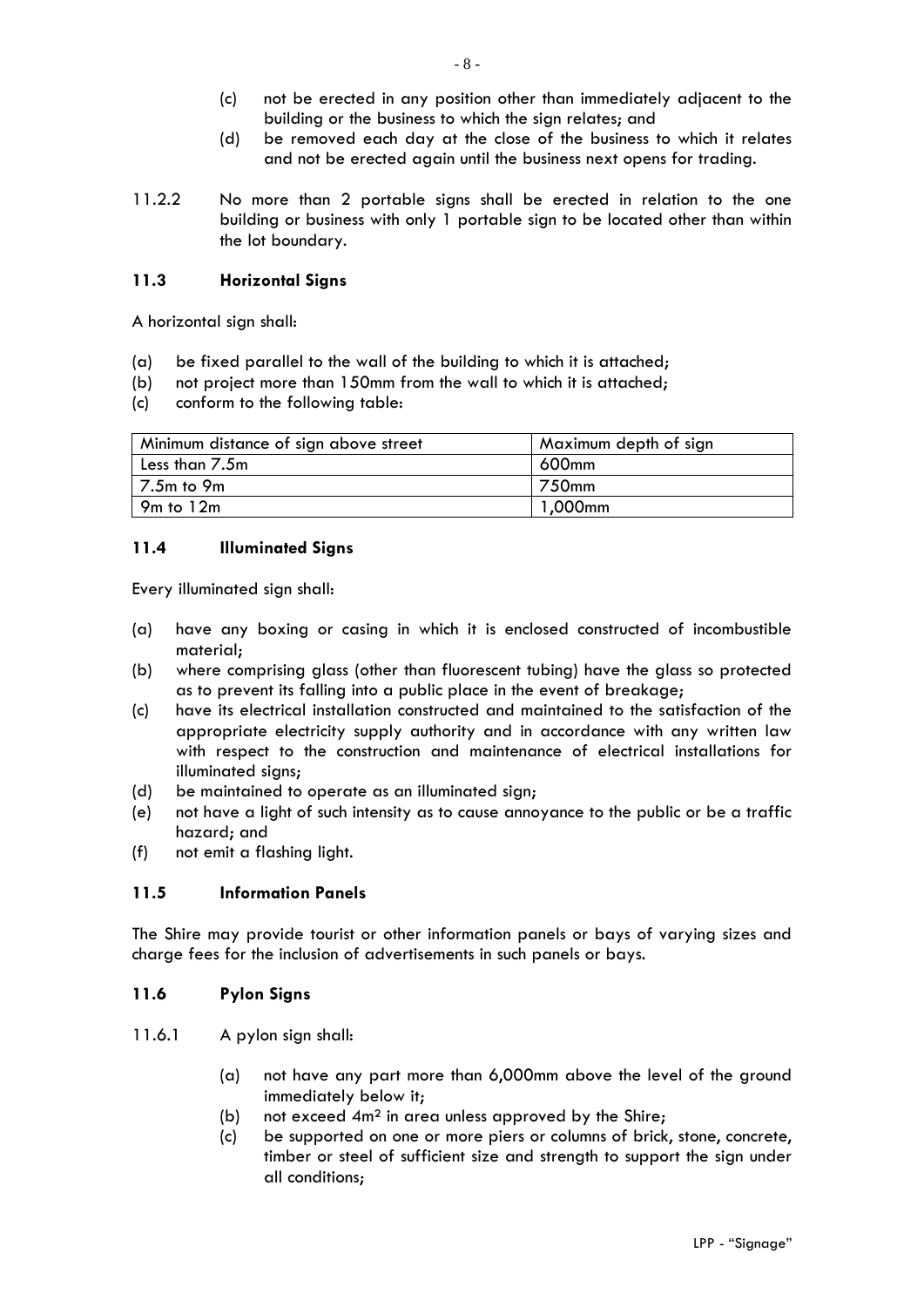- (d) not be within 2,000mm of the side boundaries of the lot on which it is erected unless the lot on which the pylon sign is erected abuts an intersecting street or right-of-way, where the Shire may authorise the erection of the sign at a distance less than 2,000mm;
- (e) not have any part less than 6,000mm from any part of another sign erected on the same lot.
- 11.6.2 Where pylon signs are to be erected on a lot on which a factory tenement building or small shops are erected or are to be erected the Shire may require all the pylon signs to be incorporated into one sign in which case:
	- (a) all of the constituent or infill signs are of an equal size; and
	- (b) one constituent or infill sign is provided for each business, shop or unit on the lot.

### **11.7 Roof Signs**

A roof sign shall comply with the following table:

| Height of main building above ground level at   Maximum height of sign |            |
|------------------------------------------------------------------------|------------|
| point where sign is to be fixed                                        |            |
| 4m and under 5m                                                        | $1,250$ mm |
| 5m and under 6m                                                        | 1,800mm    |
| 6m and under 12m                                                       | 3,000mm    |

### **11.8 Rural Producer Signs**

A rural producer sign shall:

- (a) not indicate or display any matter otherwise than for the purpose of indicating the products grown, reared or produced on the property on which the sign is erected;
- (b) be erected within the boundaries of the property; and
- (c) not exceed 2m² in area.

# **11.9 Service Station Signs**

A maximum of 2 service station signs are permitted unless otherwise required by legislation. The signs shall:

- (a) not exceed 0.8m² each side;
- (b) be located wholly within the boundaries of the site, unless otherwise approved by Council; and
- (c) be located so as to not cause a traffic or safety hazard to either vehicles or pedestrians.

#### **11.10 Service and Tourist Signs**

- 11.10.1 The CEO has delegated authority to approve applications for the erection and the removal of service and tourist signs subject to the sign meeting the current MRWA standards.
- 11.10.2 Tourist signs may be installed for tourist establishments endorsed by the WA Tourism Commission.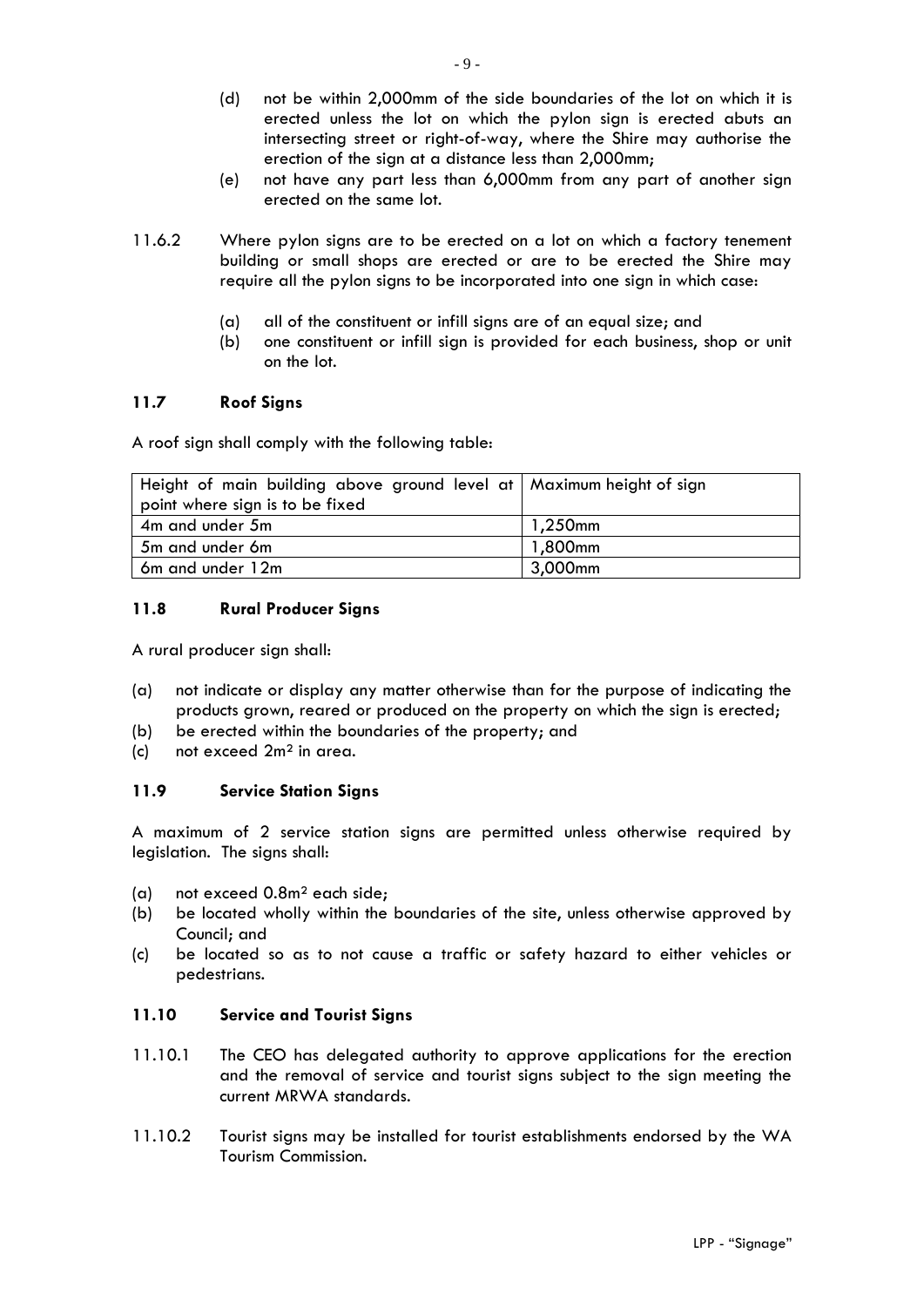11.10.3 The Shire is responsible for the approval, installation and routine maintenance for service and tourist signs on all roads except those under the control of MRWA (Ajana – Kalbarri Road and the North West Coastal Highway). In all cases the Shire retains ownership of the signs and the right to relocate, modify or remove them as necessary.

# **11.11 Signs on Fences**

A sign may be painted or erected on the inside of a side or rear fence of a lot situated within a commercial or industrial area (or other areas as approved by Council), if the lot is occupied and used for business or industrial purposes. Any such sign shall not exceed 1m in height, nor be within 3m of any street boundary, unless specifically approved by Council.

## **11.12 Signs on Vehicles**

No vehicle with a sign upon or inside, adapted and exhibited primarily to facilitate advertising, shall be permitted to park for any lengthy period of time, as determined by Council, on any thoroughfare (other than within an approved carpark) with the exception of directly in front of the owner's residence.

## **11.13 Verandah Signs**

- 11.13.1 A sign fixed to the fascia of a verandah shall:
	- (a) not exceed 600mm in depth; and
	- (b) not project beyond the fascia.
- 11.13.2 A sign under a verandah shall:
	- (a) not exceed 2,500mm in length or 400mm in depth;
	- (b) be fixed at right angles to the front wall of the building before which it is erected except on a corner of a building at a street intersection where the sign may be placed at an angle with the wall so as to be visible from both streets; and
	- (c) be so placed that the centre of its base longitudinally is equidistant from the outer edge of the verandah and the vertical plane of the shop front directly opposite the end of such sign.

## **11.14 Vertical Signs**

A vertical sign shall:

- (a) not project more than 50mm from the face of the building to which it is attached;
- (b) not be within 600mm of either end of the wall to which it is attached;
- (c) be of a height of at least twice its width;
- (d) not be placed on a corner of building, except at a street intersection where it may be placed at an angle with the walls so as to be visible from both streets;
- (e) not exceed 750mm in width exclusive of the back projection; and
- (f) not exceed 2m² in total area on premises being a shop or office or both.
- *NOTE: Should there be any conflict between this Policy and the Shire of Northampton Town Planning Schemes, the Town Planning Schemes shall prevail.*